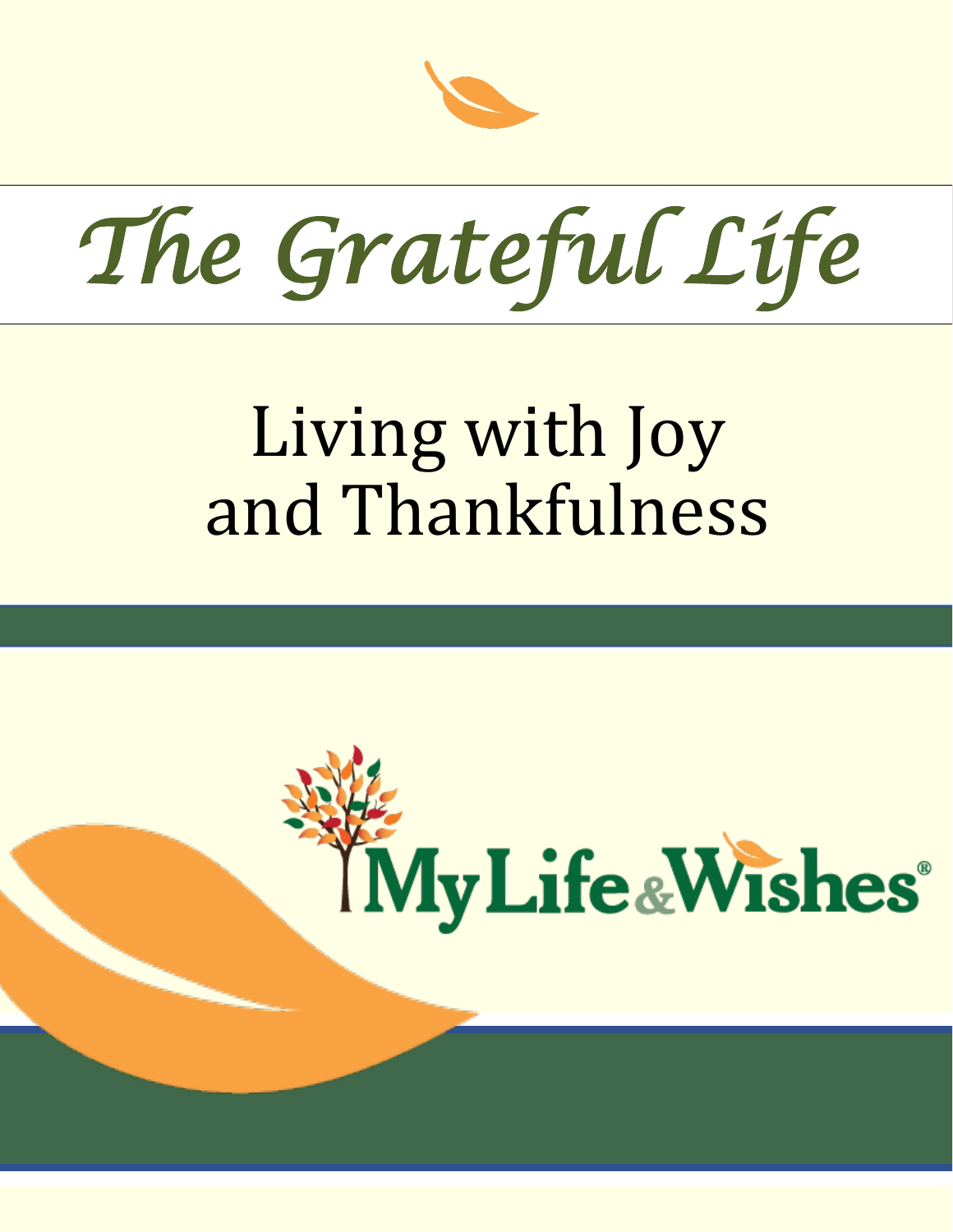## Table of Contents

| <b>Introduction</b>                               | 4              |
|---------------------------------------------------|----------------|
| <b>Chapter 1: What Is Gratitude?</b>              | 6              |
| Gratitude Is A Way of Living                      | 6              |
| A Recognition of Receiving                        | $\overline{7}$ |
| <b>Gratitude Is an Affirmation of Goodness</b>    | 9              |
| <b>The Opposite of Gratefulness</b>               | 9              |
| <b>Chapter 2: The Power of Gratitude</b>          | 11             |
| <b>You Attract Good Things</b>                    | 11             |
| <b>You Experience Greater Happiness</b>           | 12             |
| <b>Gratitude Deepens Your Relationships</b>       | 13             |
| You Become Healthier                              | 14             |
| <b>You Are More Optimistic</b>                    | 14             |
| <b>You Become Less Materialistic</b>              | 15             |
| <b>You Become More Spiritual</b>                  | 16             |
| <b>The Power of Gratitude</b>                     | 16             |
| <b>Chapter 3: Cultivating Gratefulness</b>        | 18             |
| Practice #1: Keep a Gratitude Journal             | 18             |
| Practice #2: Recite Gratitude Affirmations        | 19             |
| Practice #3: Say, "Thank You."                    | 20             |
| Practice #4: Always Find Reasons to be Grateful21 |                |
| Practice #5: Develop an Abundance Mindset         | 22             |
| Practice #6: Live in the Moment                   | 23             |

#### **Living the Grateful Life 24**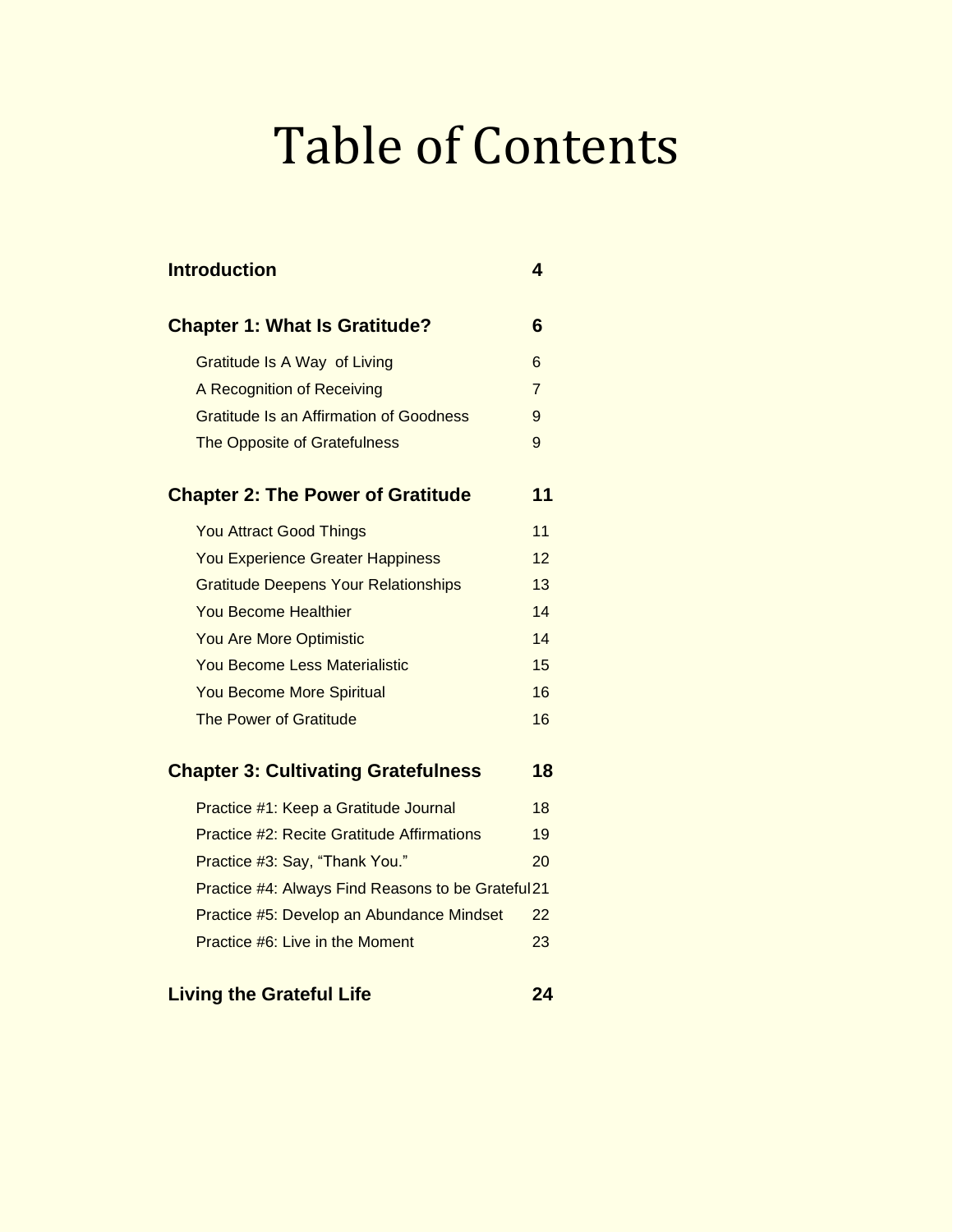## Introduction

What is the difference between someone who is full of joy, has a zest for life, and always seems to have a smile on their face, and someone who is grumpy, grouchy, and a total drain to be around?

Is it the amount of money they have?

Is it simply their personalities?

Is it the circumstances they're going through?

While all those things certainly can play a role in the amount of joy a person experiences, they're not the primary factor.

#### **The primary factor is gratitude.**

Gratitude has the power to change any situation. Actually, a better way of putting it is that gratitude has the power to change the way we *experience* any situation.

#### **Being grateful may not change your circumstances, but it does change you, and that makes all the difference.**

Sonja Lyubomirsky put it beautifully when she said:

> *Gratitude is an antidote to negative emotions, a neutralizer of envy, hostility, worry, and irritation. It is savoring; it is not taking things for granted; it is present-oriented.*

This is the power of thankfulness. It has the power to change the very way we experience life. It can neutralize negative emotions and enable us to learn incredibly valuable lessons even in the midst of challenging circumstances.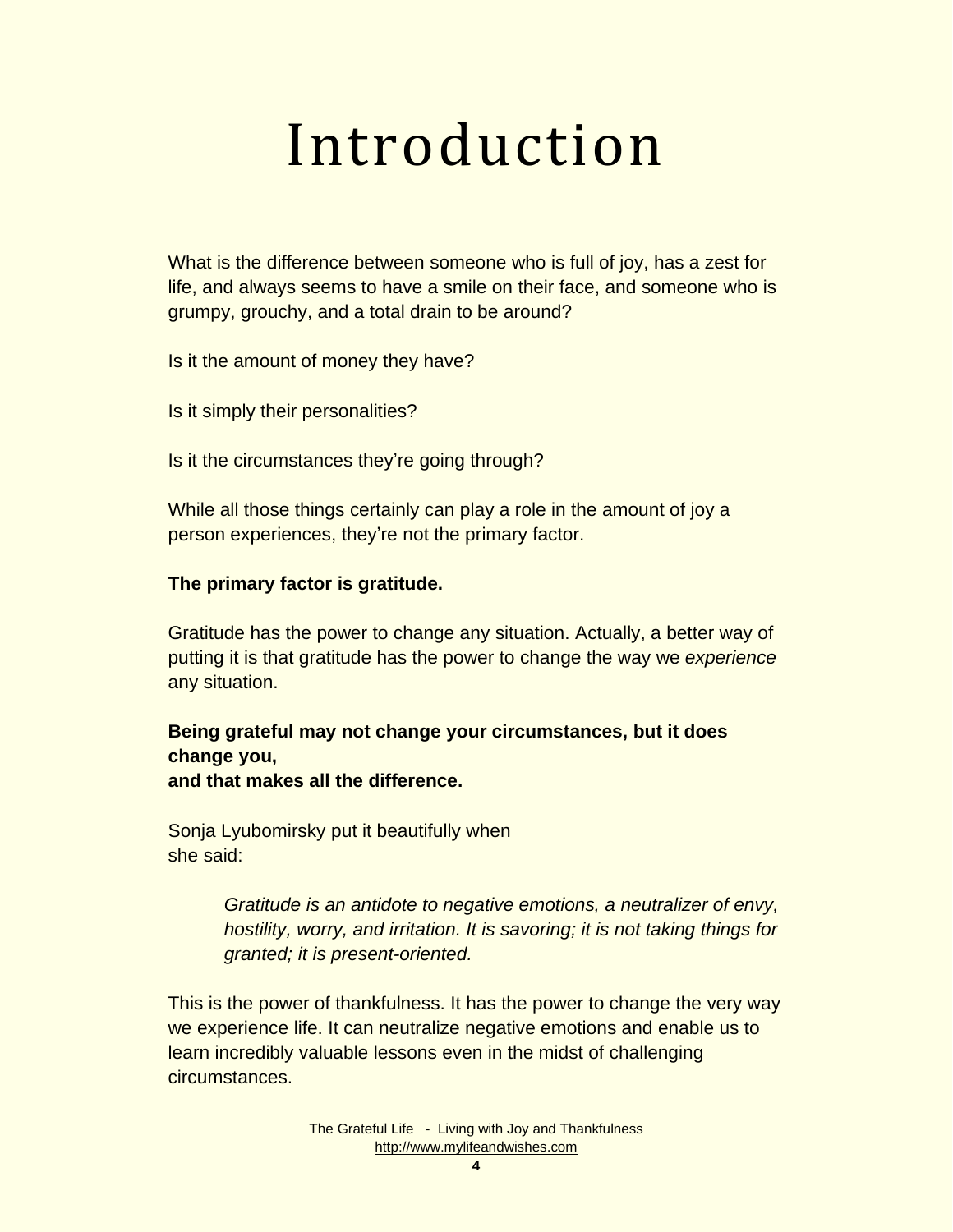Thankfulness has the potential to transform your health, both mental and physical. It can also transform your spirituality and help you attract good things into your life.

With thankfulness comes great power. And **the more you cultivate gratitude, the more power you'll experience in your life.**

In this ebook, we're going to walk step-by-step through gratefulness. What it is, why it's so powerful, and how you can begin to cultivate it in your life.

If you implement what you learn here, you'll be overflowing with gratefulness and joy each day.

Ready to get started?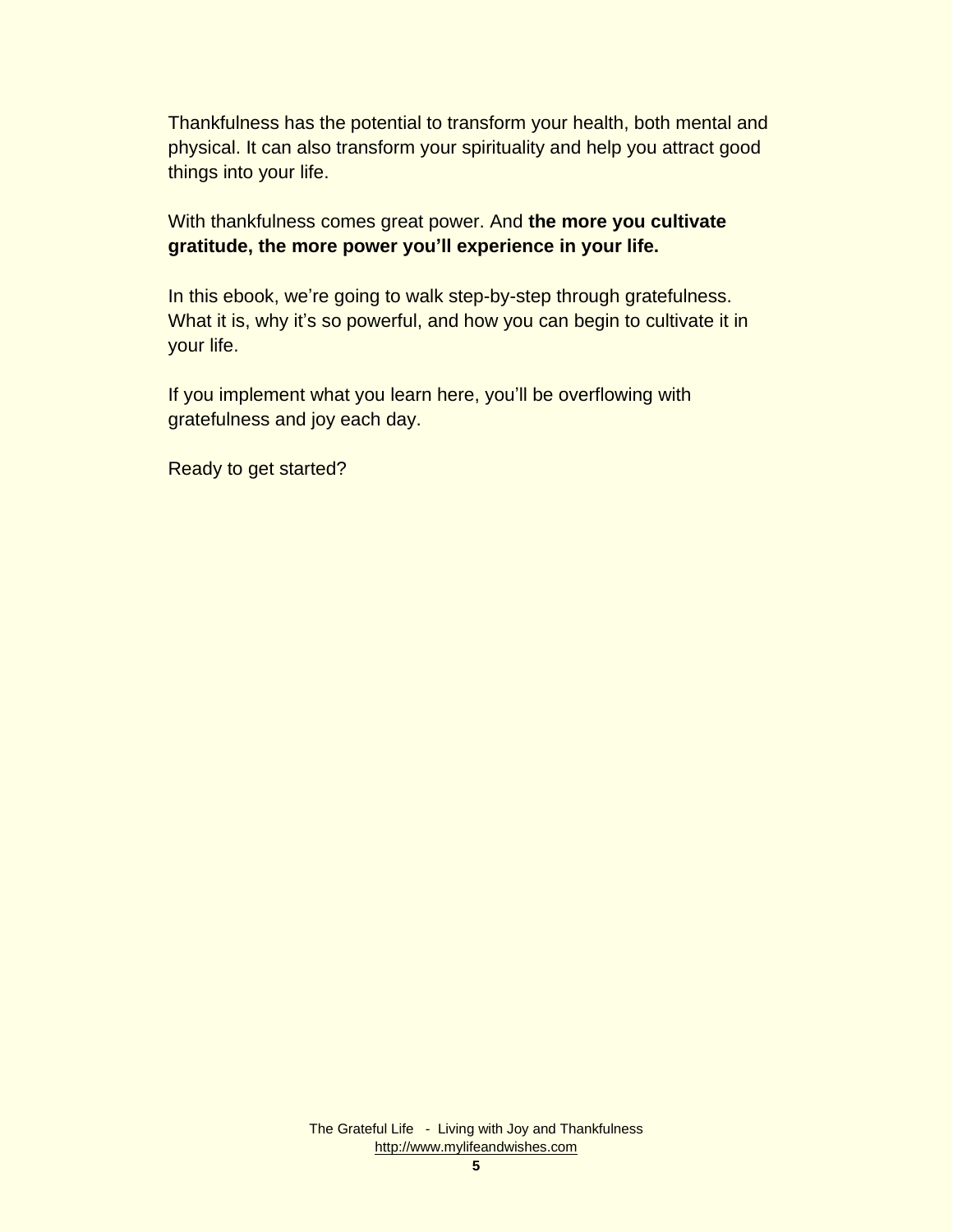R

## Chapter 1: What Is Gratitude?

Before we get into the details of the *power* of gratitude and *how* to be grateful, let's take a step back and ensure we're on the same page regarding exactly what gratitude is.

It's important to have a clear understanding of what it is and how it works.

### *Gratitude Is A Way of Living*

**First and foremost, gratitude is a way of living.** It is a state of being in which you open yourself up to *receive* good things.

It is a posture of openness, receptiveness, and willingness to receive abundance.

And when you do receive those very good things, you instinctively and consistently give thanks.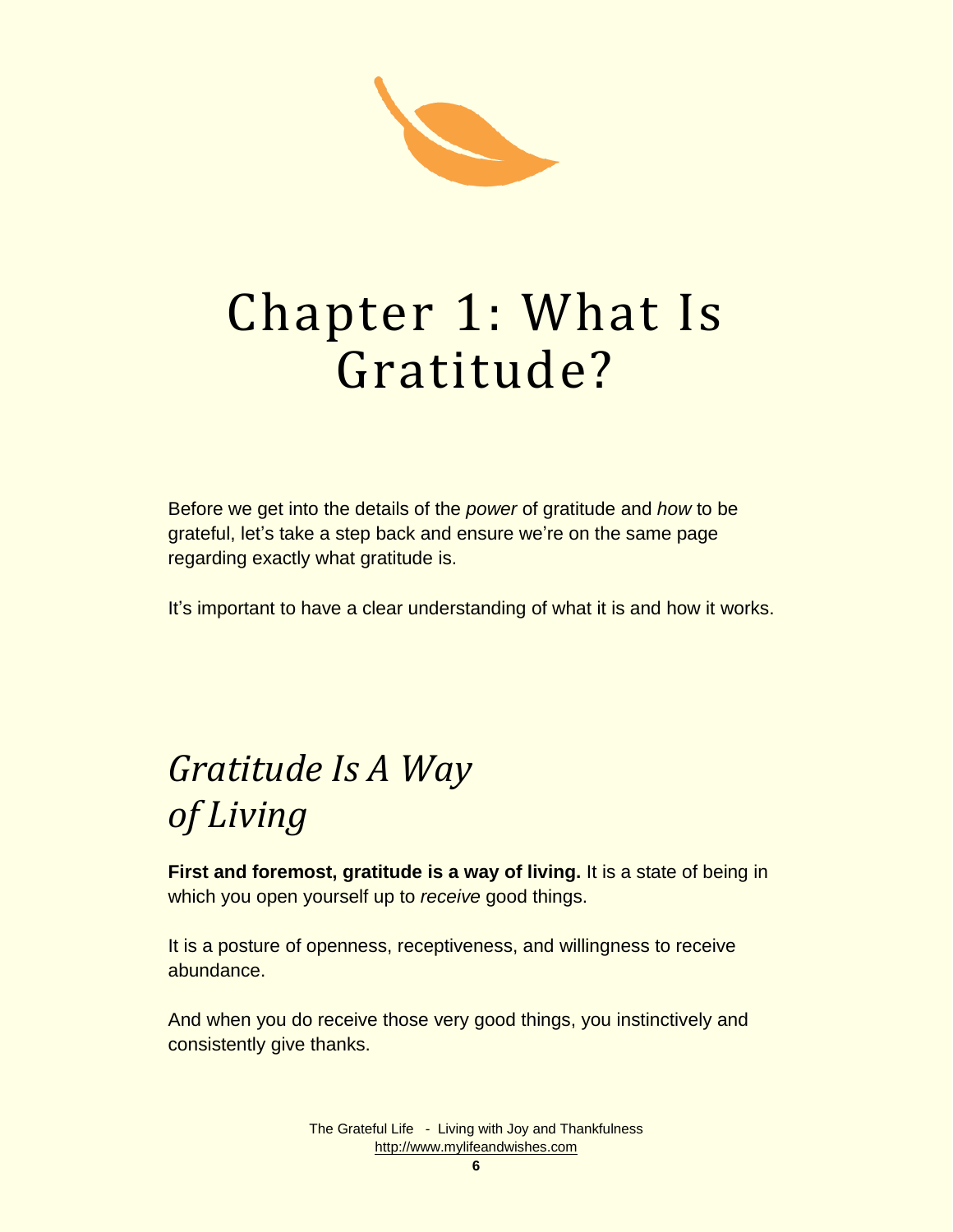In other words, gratitude is not a one-time event where you simply say, "Thank you." It's an entire way of being in which you joyfully receive good things and give thanks for those good things.

The great author and philosopher Ralph Waldo Emerson put it this way:

*Cultivate the habit of being grateful for every good thing that comes to you, and to give thanks continuously. And because all things have contributed to your advancement, you should include all things in your gratitude.*

So, gratitude is a habit. It's a perpetual way of life, almost like breathing. You take in something good and breathe out gratitude.

- Receive
- Be grateful
- Receive
- Be grateful

It's a beautiful cycle and a powerful way to live.

Additionally, gratitude encompasses all things. As Emerson said, "All things have contributed to your advancement."

Everything in life happens for a reason, and in every circumstance, there are valuable things for us to learn. These valuable things help us *advance* in life, primarily in character.

Because all things contribute to our advancement, we must live a life of gratefulness for all things that come our way (good or bad). We'll cover that later in the book.

### *A Recognition of Receiving*

Gratitude comes from the recognition that you have *received* something good. In other words, you didn't create this thing yourself.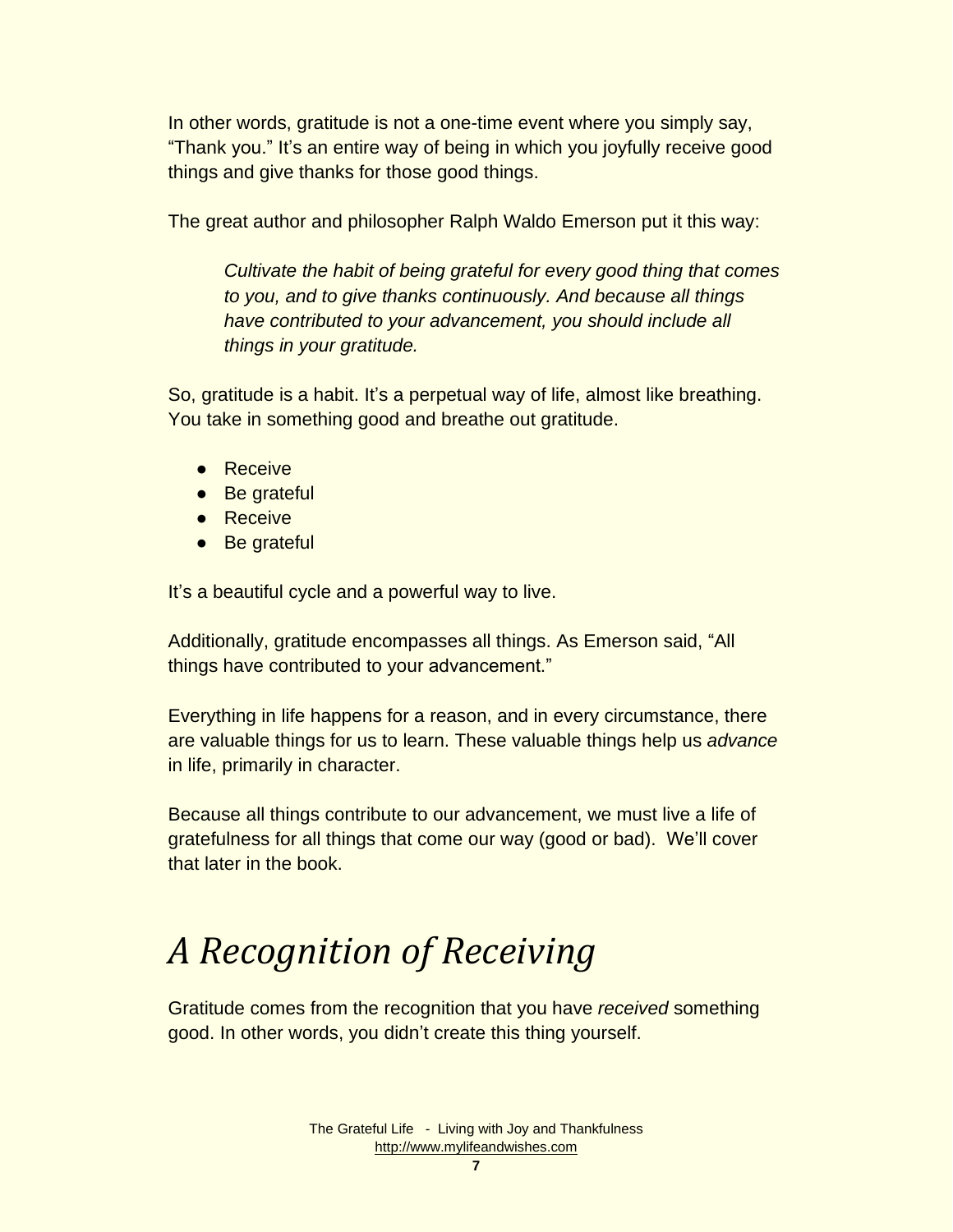Rather, it came from outside of you. Maybe a friend did something nice for you. Maybe the universe created a circumstance that you enjoyed. Maybe a complete stranger said a kind word.

Because you received something from outside of yourself, it means that you didn't make it. It's not like you built something through your blood, sweat, and tears. Rather, someone *gave* something valuable to you.

**Gratitude is distinctly different than** *earning* **something.** When we work hard to create something, we can say that we earned it. Gratitude, on the other hand, comes when we receive something that we have not earned.

#### **Gratitude occurs in response to gifts.**

In order to be grateful, you must regularly recognize when you have been given good things. You must cultivate the ability to look around and see when good has been done to you or given to you.

Here is a typical example where gratitude can change your view of your day;

When reflecting on the day, your mind may tend to focus on the "bad" things that happened. Or you may not recall anything good in particular. So was it a good day, a bad day or just a regular day? Practicing gratitude helps you to think through your day and focus on the good. Was it sunny? Was it warm? Was traffic light on the way to work? Did you get a parking spot right in front? Did you eat something particularly delicious? Did you have a nice conversation with someone? Gratitude is about focusing on the good and enjoyable things – big or small. Once you get into the habit of focusing on the good things, more of them will come to you.

Consider this definition of gratitude from Harvard Medical School:

*...a thankful appreciation for what an individual receives, whether tangible or intangible. With gratitude, people acknowledge the goodness in their lives … As a result, gratitude also helps people*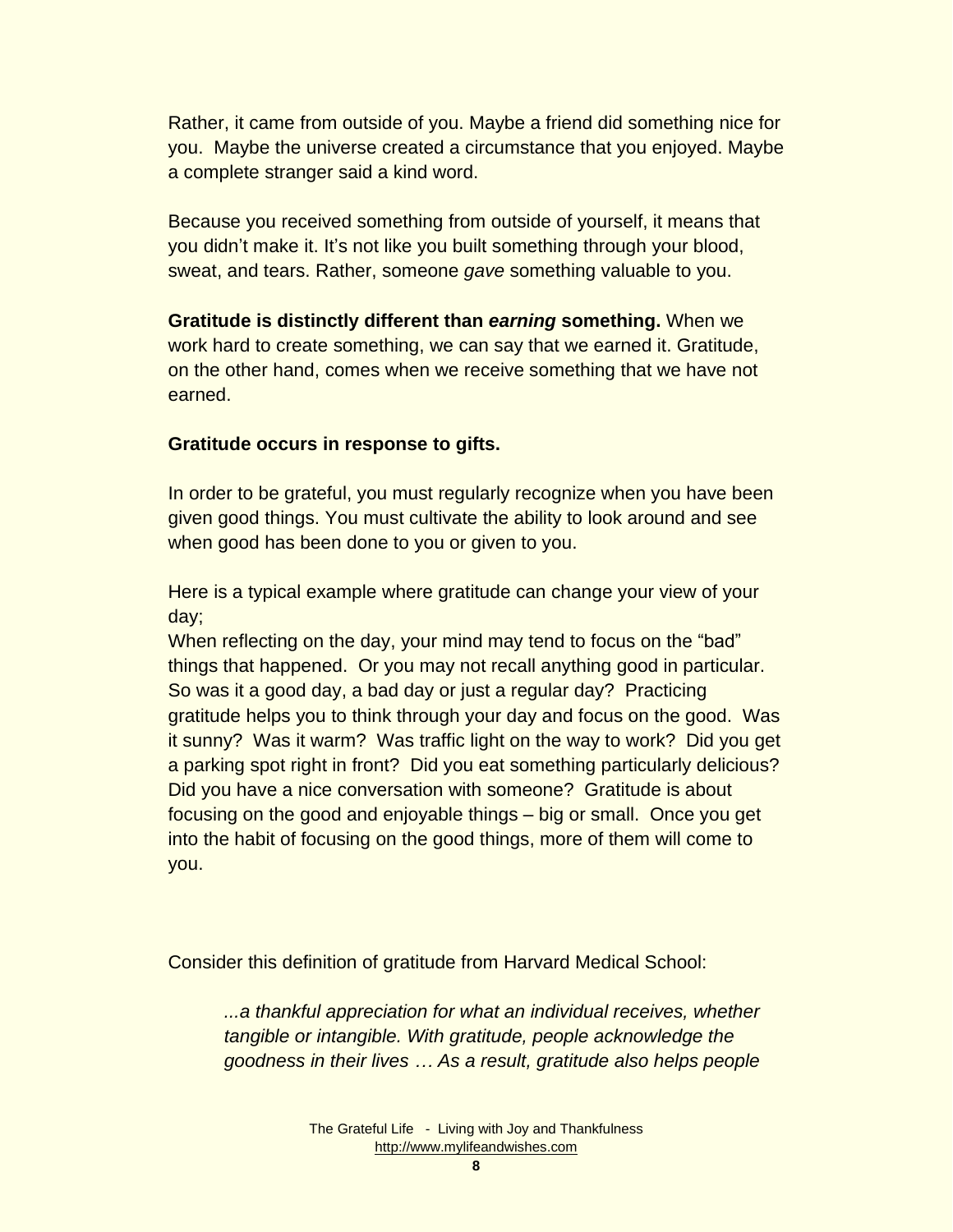*connect to something larger than themselves as individuals – whether to other people, nature, or a higher power.*

#### **Notice how gratitude connects you to something larger than**

**yourself.** This is one of the great powers of gratitude. It takes us outside of ourselves and connects us to other people, nature, and even a higher power.

### *Gratitude Is an Affirmation of Goodness*

Finally, gratitude is an affirmation of goodness. In other words, it's recognizing that not only have we received something freely, but that thing we received is also very good. As a result, we are grateful.

It's important to regularly be grateful for and affirm the goodness that flows into our lives.

#### **When we focus and affirm goodness, it takes our focus off the things that we don't like about our lives.**

Gratefulness is like a magnifying glass that highlights the good in our lives and minimizes the things that we're unhappy about.

Gratefulness enables us to see just how many good things we have in our lives. On the flip side, when we're not regularly grateful, we become discontent and unhappy with the way things are going.

Gratefulness and contentment go hand-in-hand, which is one of the reasons it's so powerful.

### *The Opposite of Gratefulness*

Looking at some of the opposites of gratefulness can help us better understand exactly what it is.

> The Grateful Life - Living with Joy and Thankfulness [http://www.mylifeandwishes.com](http://www.mylifeandwishes.com/)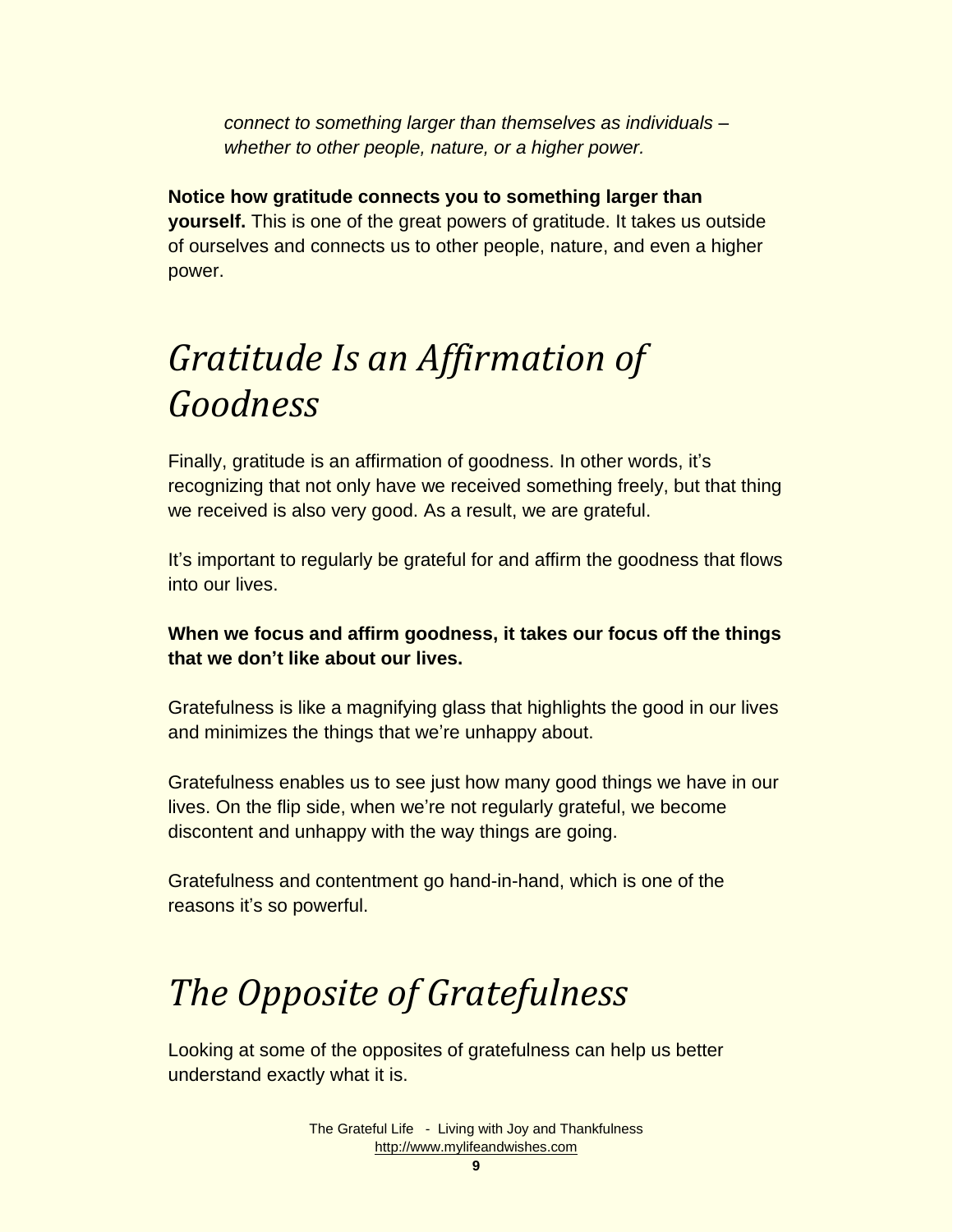#### **The opposite of gratefulness is:**

- Complaining
- Discontentment
- Envy
- Anger
- Frustration
- Thanklessness
- Unhappiness

The good news is that you can't simultaneously be grateful and be in any of the states just mentioned. You could say that gratefulness is exclusive. It expands and doesn't make room for anything else.

When you're grateful, you simply don't have space to complain or be angry or frustrated. You only have room for gratefulness.

Example; Have you ever driven by a house that you really wished you had? Or saw an outfit you really wished you could afford? Rather than focus on that, look at what you do have. What do you love about your current home? What's your favorite outfit and why? Love and be truly grateful for what you have.

Wouldn't you rather be filled with gratefulness than with envy, anger, or discontentment?

If so, then you must seek out a life of gratitude.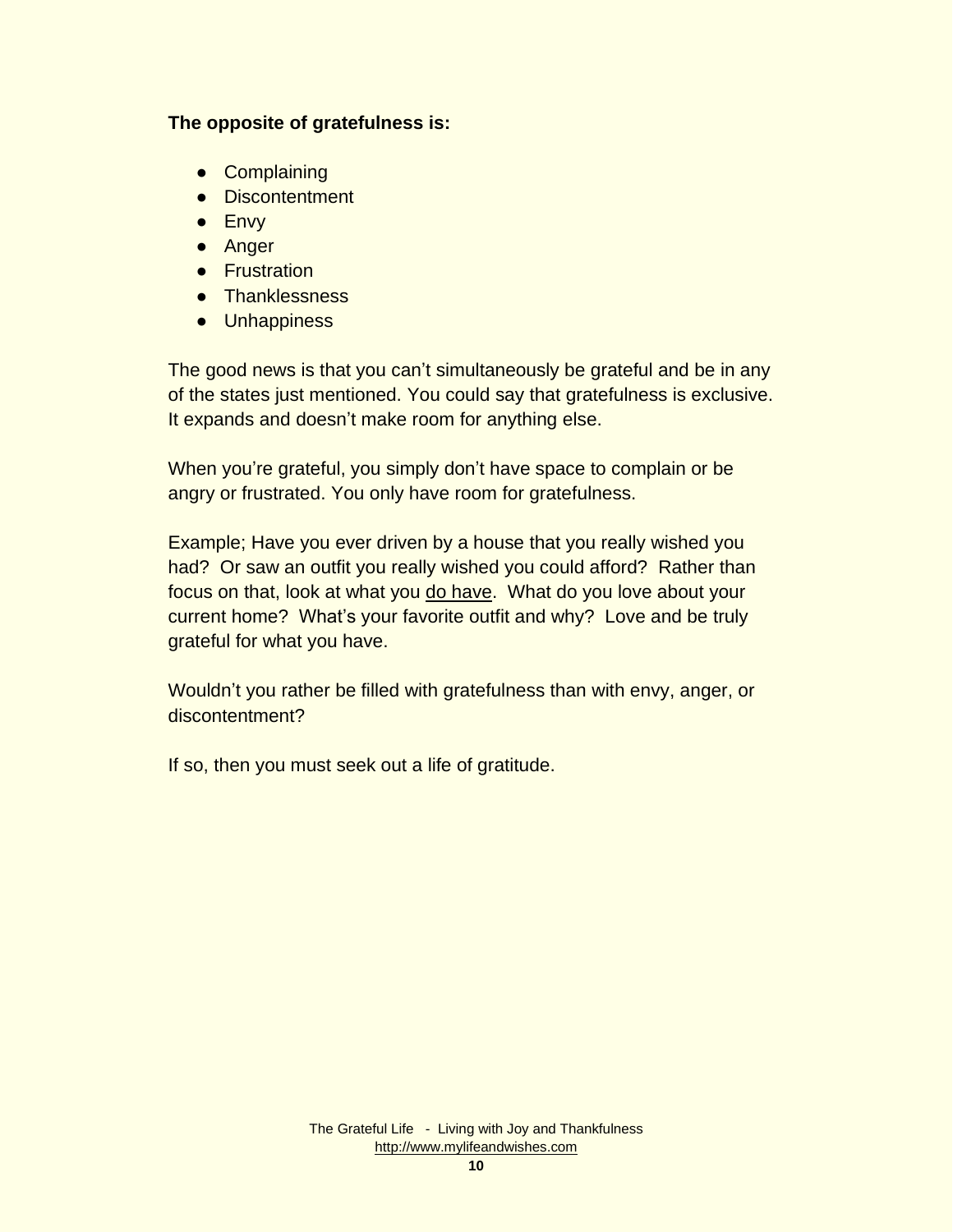

## Chapter 2: The Power of Gratitude

Gratitude is one of the most powerful forces in the universe. When you tap into the power of gratitude, incredible things begin to happen. Things you never would've expected.

Gratitude is not simply good manners. Rather, **when you're consistently grateful, it has the power to completely revolutionize your life.**

Consider these good things that happen when you're grateful…

### *You Attract Good Things*

The Law of Attraction says that you attract more of what you focus on.

When you're grateful, you are intentionally, purposefully, and powerfully focused on good things. You're focused on how thankful you are for the good things that have come into your life.

All your attention is given to the good things that are flowing into your life. You're receiving good and giving thanks.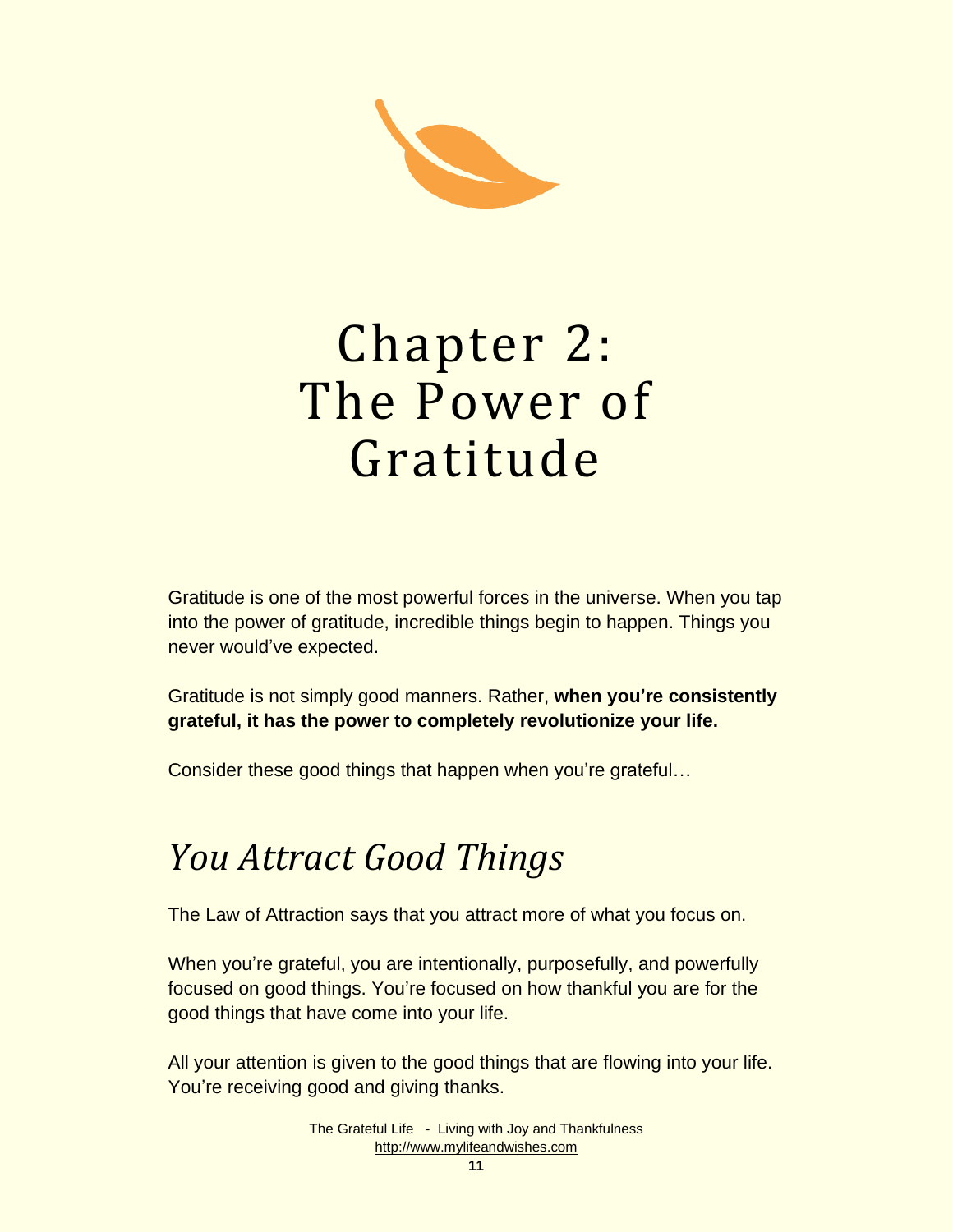Because you attract more of what you focus on, gratefulness results in attracting more good things into your life.

Put another way, being grateful puts you into a particular state of being in which you attract more of the very things that you're grateful for.

#### **The simple reality is that like attracts like.**

If you're grateful, you'll attract more things to be grateful for.

#### **On the other hand, if you're constantly:**

- Speaking negatively
- Complaining
- Envious of others
- Moaning about all the things you don't have

#### ...**you'll attract even more of that into your life.**

Which would you rather attract?

Do you want to attract good things? Do you want to position yourself to constantly receive goodness?

Then start building the habit of gratefulness today.

### *You Experience Greater Happiness*

Numerous studies have shown that being a grateful person makes you happier overall.

In fact, one study showed that being consistently grateful had the same impact on happiness as doubling your overall income!

#### **Really, this shouldn't surprise us.**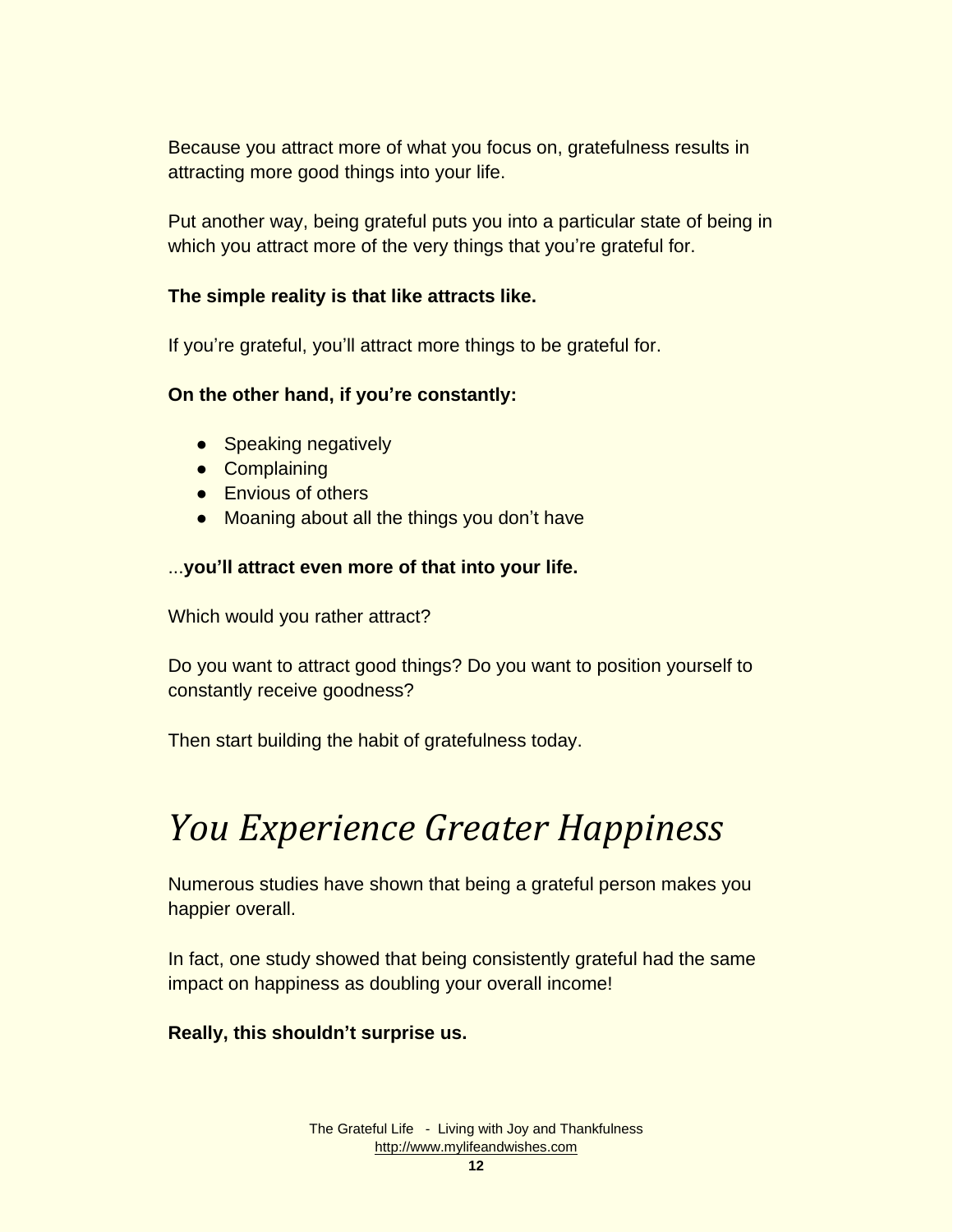When we're grateful, we're focused on all the good things that are happening in our lives. We're focused on positive things and not wasting our energy griping about the negative.

Our energy is devoted to being thankful for the wonderful life that we have rather than the few things that we wish we had.

#### **And the good news is that gratefulness produces a "loop" of happiness.**

*We're grateful* → *We feel happy* → *So we're more grateful* → *So we feel happier*

### *Gratitude Deepens Your Relationships*

A 2014 study found that when we thank people, it makes them want to be around us more.

In other words, if you're grateful to people, they want to spend more time with you. After all, when someone thanks us, it makes us feel good. It makes us feel like we've helped someone out.

#### **Thankfulness is an exchange of positive energy between two people.**

Would you rather be around someone who is constantly putting out the positive energy of gratefulness or someone who is constantly stewing in how unhappy they are?

The answer is obvious.

When we're grateful to people, it attracts them to us. They want to be around us and develop friendships with us. Gratefulness is magnetic.

If you want to start developing deeper friendships, start being truly grateful for and to them today.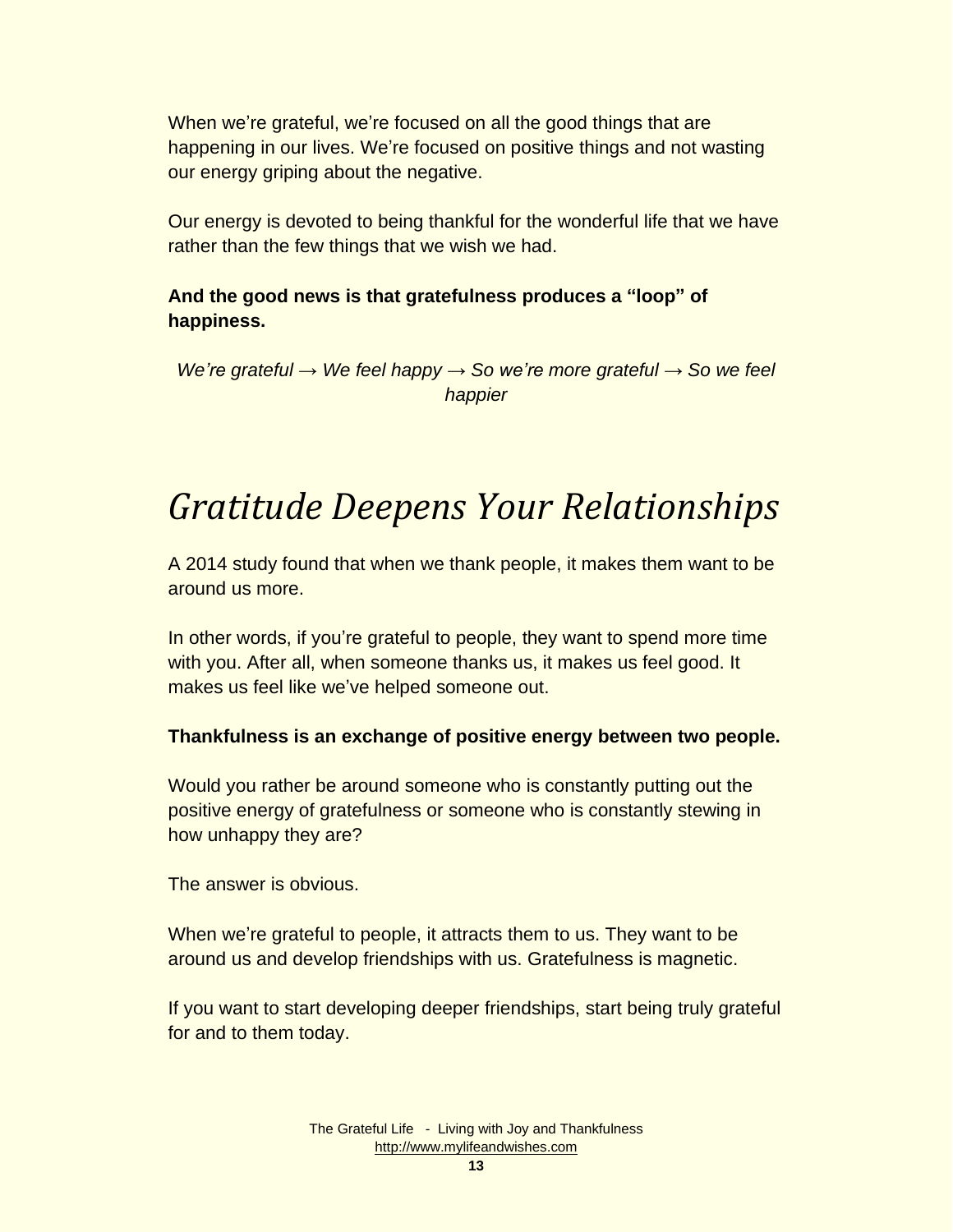### *You Become Healthier*

Gratitude is not just a state of mind. It has real, direct, positive effects on your body as well.

In one study, participants were asked to either count their blessings or their burdens. The results were amazing.

#### **Those who were asked to count their blessings:**

- Had 16% fewer physical symptoms
- Spent 19% more time exercising
- Had 10% less physical pain
- Got 8% more sleep
- Had 25% increased sleep quality

Gratitude has also been shown to have a number of very specific mental health benefits, including reducing toxic emotions such as envy and regret, as well as minimizing depression.

Clearly, gratefulness is powerful when it comes to promoting good health. When we're grateful, we're actively putting out positive energy into the universe, and one of the ways that positive energy returns to us is in the form of better health.

On the flip side, when we're constantly putting out negative energy, we risk having more health challenges.

Remember, your thoughts are a form of energy. Like thoughts attract and bring like circumstances. You have control weather you attract positive or negative energies.

### *You Are More Optimistic*

When you're grateful, you're focused on the blessings coming into your life. You're preoccupied with all the good you have rather than the things that you don't have.

> The Grateful Life - Living with Joy and Thankfulness [http://www.mylifeandwishes.com](http://www.mylifeandwishes.com/)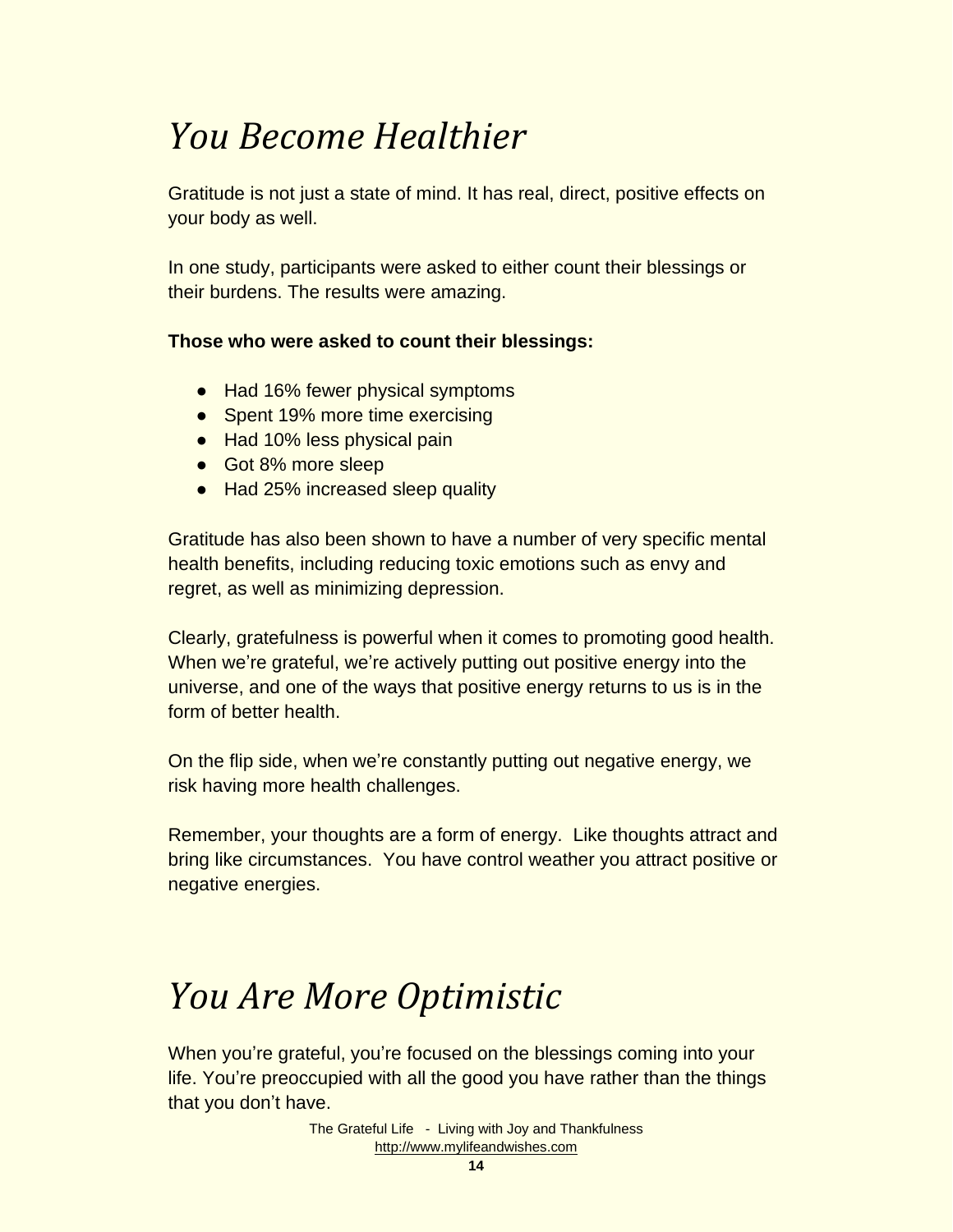#### **The result is that you're consistently more optimistic.**

You believe that good things will happen to you because you're already focused on all the good things that have happened to you.

Numerous research studies have shown this to be true. Increasing your levels of gratitude leads to increases in your overall levels of optimism.

What you focus on expands. As you focus on being grateful for all that you have in your life, your sense of well-being and optimism grows.

Suddenly, everything seems possible. When you're optimistic, your eyes are opened to the abundance of the universe and all the glorious possibilities that it offers. You begin to develop the sense that good things are always coming your way, and you really do start attracting those good things.

**The famous musician Willie Nelson said, "When I started counting my blessings, my whole life turned around."**

### *You Become Less Materialistic*

It's not necessarily wrong to want more. But if you're constantly focused on what you don't have, you'll end up feeling unhappy, ungrateful, and discontent.

#### **When you're ungrateful, you lose much of your ability to enjoy life, and you feel more negative emotions.**

On the flip side, when you're grateful, you feel a deep sense of well-being:

- You're content and appreciate what you have.
- You don't constantly compare yourself to others.
- You are more inclined to be generous.

To be clear, being grateful doesn't mean that you don't work hard or seek to make money. It simply means that you're extremely thankful for what you have.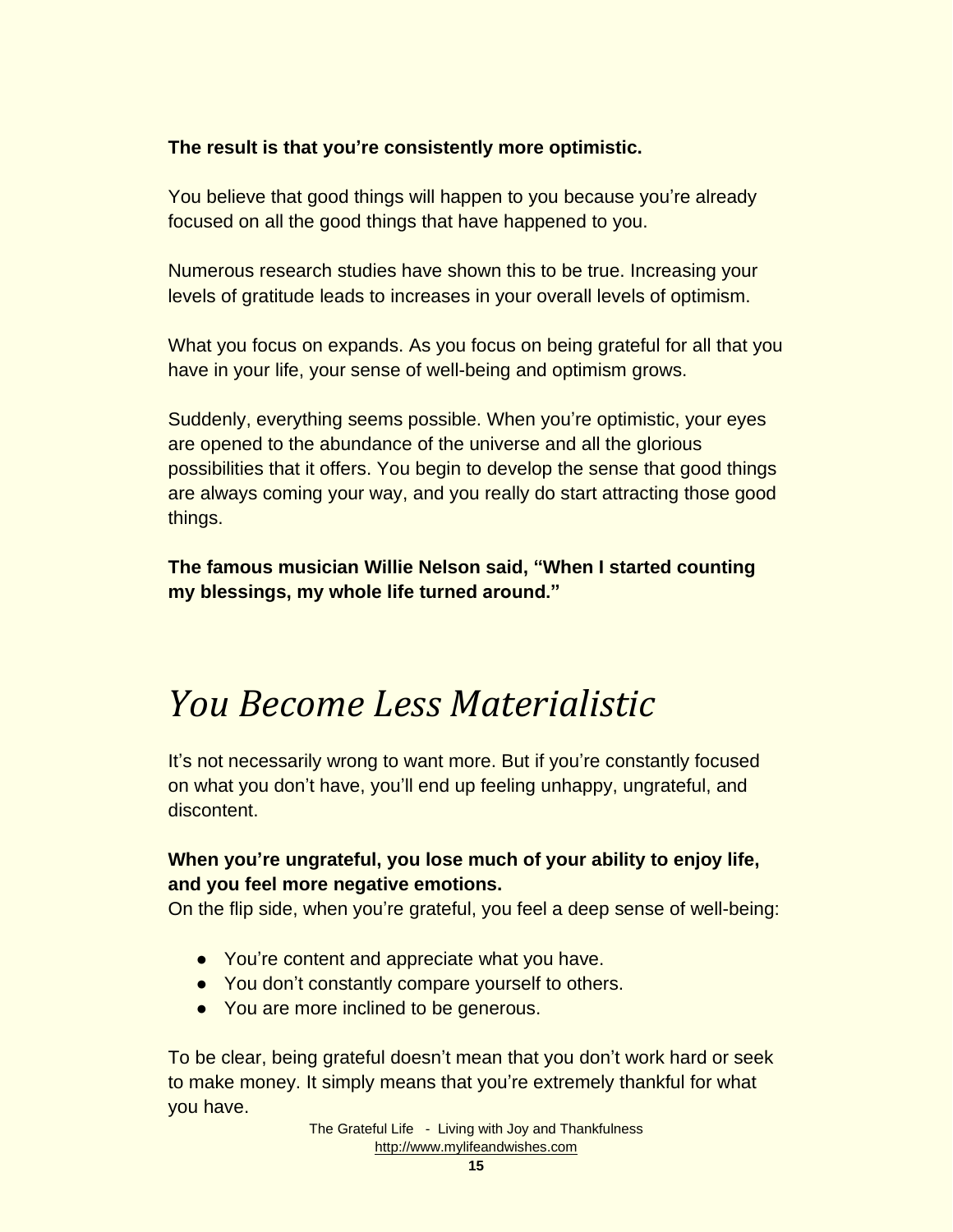And here's the paradox…

The more grateful you are, the more likely you are to work harder and produce more good things in your life.

Why?

Because you're already optimistic about what your efforts will produce.

James E. Faust says it this way:

*As with all commandments, gratitude is a description of a successful mode of living. The thankful heart opens our eyes to a multitude of blessings that continually surround us.*

### *You Become More Spiritual*

Being grateful connects you to something bigger and greater than you. When you're grateful, you're saying, "Thank you," to something that is bigger than you. You're receiving blessings with open hands from the One who gave them to you.

When you're more spiritual, you raise your overall energy levels so that you receive even more good things from the universe, which in turn, gives you even more reasons to be grateful.

### *The Power of Gratitude*

Are you starting to see the incredible power of gratitude? It has the power to *completely* change your life.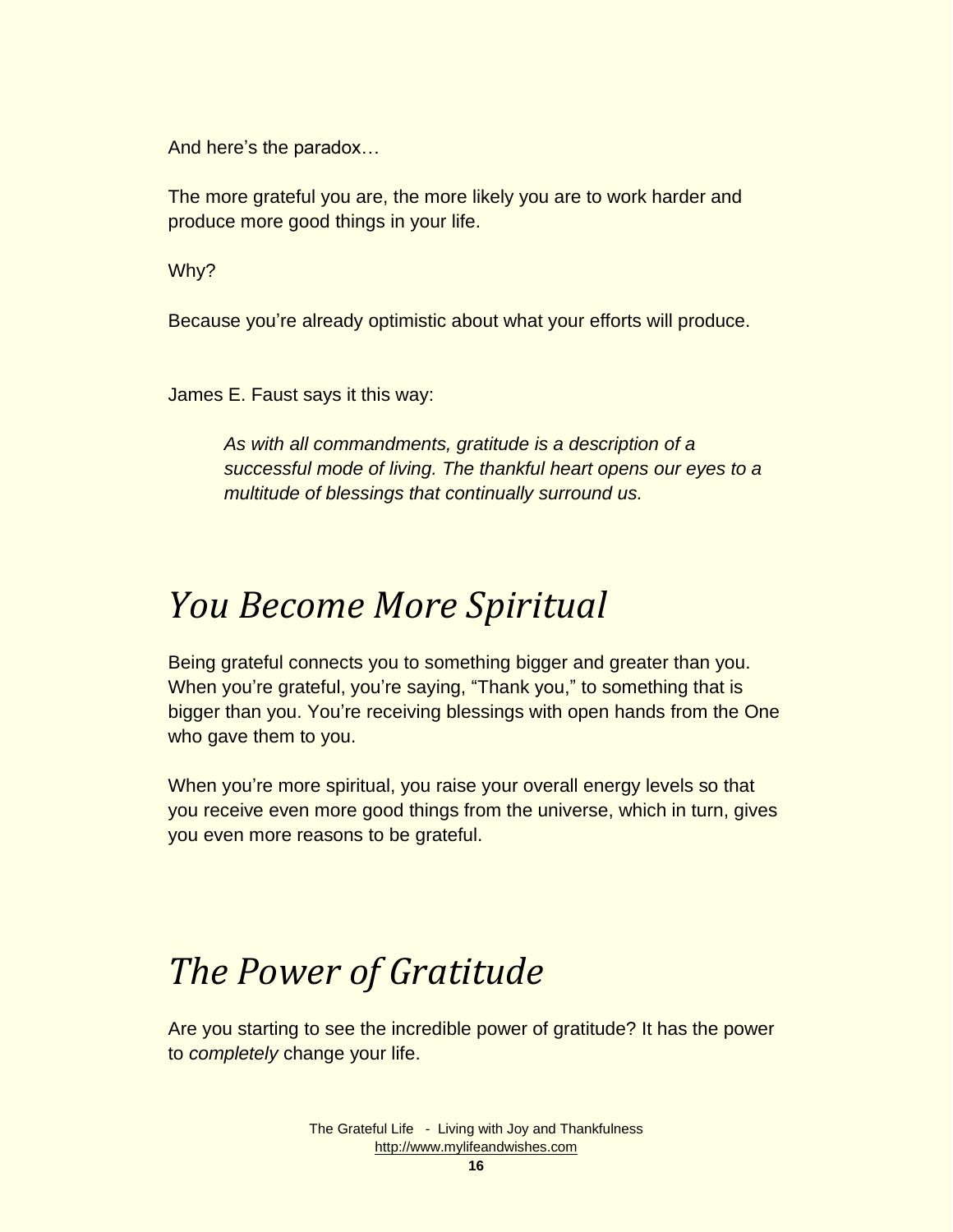#### **Gratitude can:**

- Strengthen your health
- **•** Enhance your personality
- Deepen your relationships
- Increase your overall levels of happiness
- And much more

Gratefulness has the potential to be a complete game-changer in your life.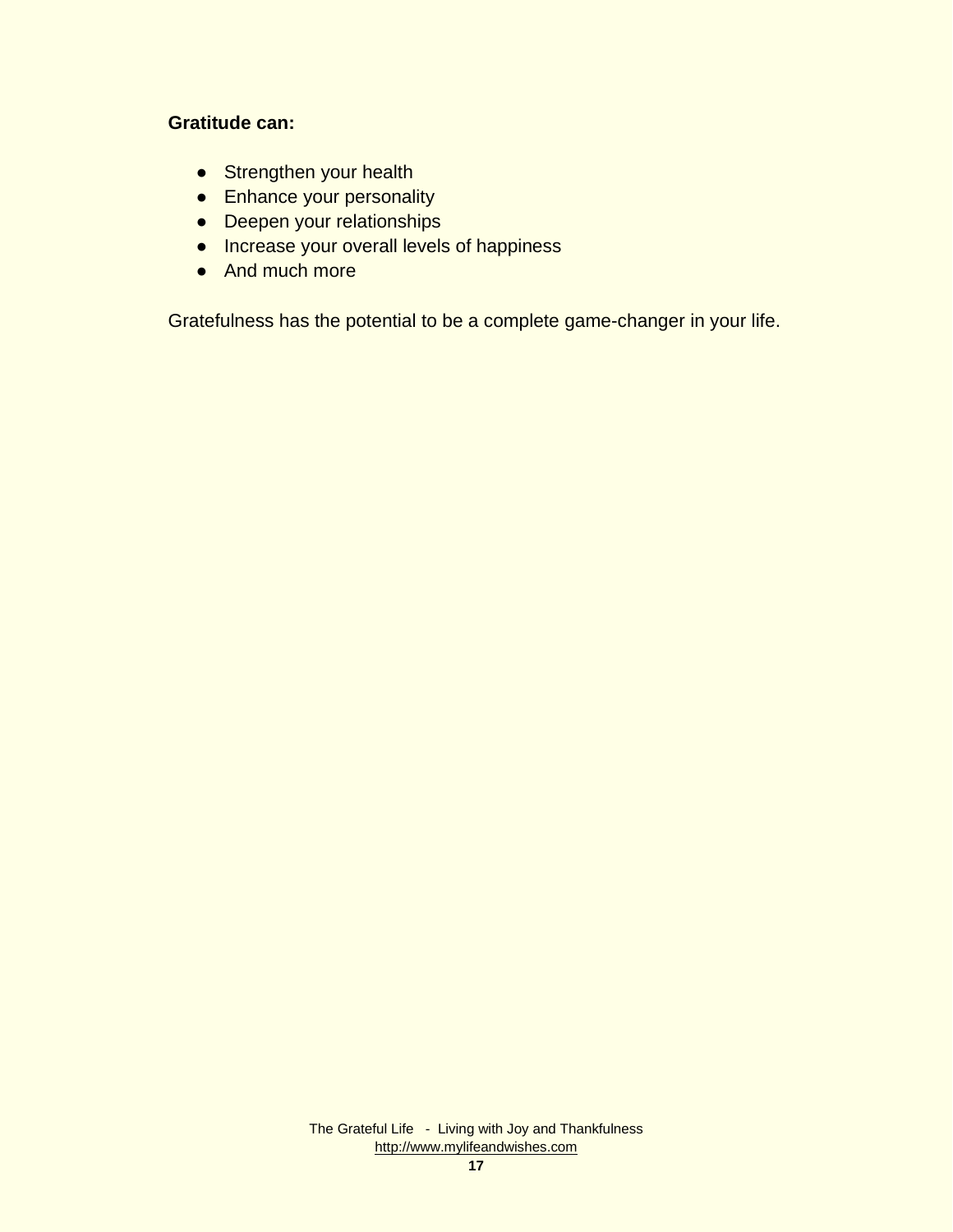

## Chapter 3: Cultivating Gratefulness

Now that you know the power of gratefulness, let's talk about *how* you can cultivate more of it in your life.

After all, it's one thing to talk about gratitude. It's something else altogether to start practicing it.

Here are a few proven practices to get you started.

### *Practice #1: Keep a Gratitude Journal*

Keeping a gratitude journal is a simple practice with profound effects. By regularly *writing down* things that you are grateful for, you keep yourself in a highly grateful state.

**Try to write down at least three things you're grateful for each day.**

You could this first thing in the morning, at your lunch break, right before you go to bed, or at any other time that's convenient.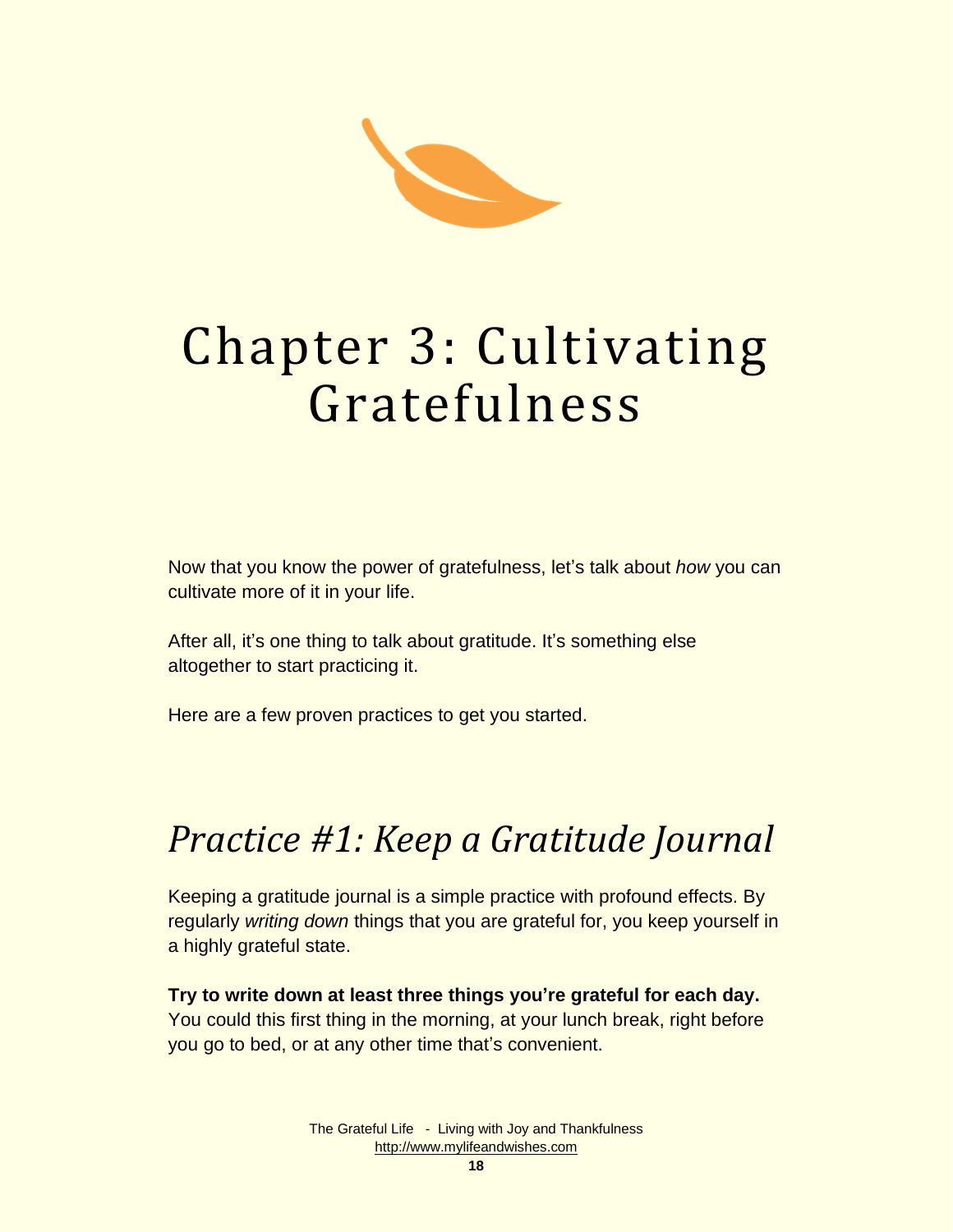When you're writing in your journal, avoid overcomplicating it. Write down anything and everything that you're grateful for:

- Your morning cup of coffee
- Holding your daughter's hand
- Your coworker who makes you laugh
- Your car
- A beautiful sunrise
- Having a home
- **Friendly, welcoming neighbors**
- The smell of fresh-cut grass

#### **The goal with your gratitude journal is to be in the habit of constantly noticing things you can be grateful for.**

You want to constantly notice the good things in your life, even if those things seem relatively small and insignificant.

If the thought of writing in a gratitude journal every day seems like too much, write in it once every few days or once a week. Simply try to make it a habit. The more you get into a habit of being grateful, the easier it will be to constantly be grateful.

### *Practice #2: Recite Gratitude Affirmations*

Gratitude affirmations work in two ways. First, you affirm that you're grateful for things that you have *already received*. So, for example, you might say something like:

*I'm so grateful for all the blessings I've received this week. I'm grateful for my new job. I'm grateful for my friendships. I'm grateful for my children. I'm grateful for the delicious meal I ate last night. I am grateful for the good nights sleep I got. I'm grateful for this wonderful cup of tea I'm drinking.*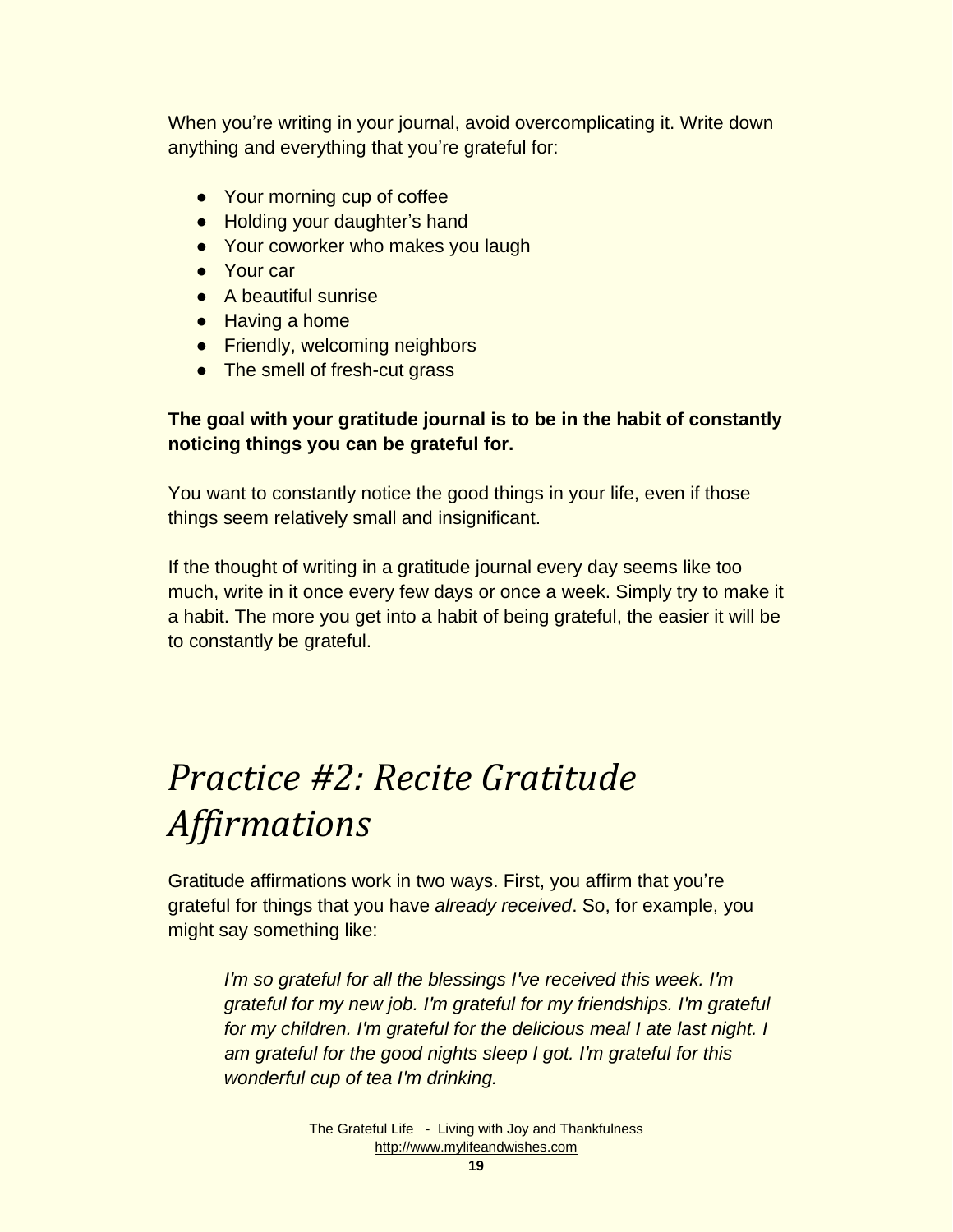These affirmations help you take notice of and be grateful for what you've already received.

#### **In addition to affirmations for blessings already received, also consider doing affirmations for things you're going to receive.**

By being grateful in advance, you allow yourself to receive things with open hands and you maintain a high state of gratitude.

#### **Also, being grateful in advance attracts more good things into your life, which gives you more to be grateful for.**

A "future" gratitude affirmation might look like:

*I am grateful for the many blessings that are coming my way today, tomorrow, and every other day in the future. I receive them with open hands. I'm grateful for the physical and spiritual blessings. I'm grateful for the friendships I'll enjoy and the food I'll eat. I'm grateful for the money I'll receive and the way that I'll be able to use it to achieve much good. I'm grateful for all the good things that are in store for me.* 

Gratefulness both for blessings already received and blessings you will receive puts you in a constant state of gratefulness.

### *Practice #3: Say, Thank You."*

We tend to think about gratitude only when we receive big blessings, but if we really want to cultivate gratefulness in our lives, we must get in the habit of *constantly* saying, "Thank you."

If…

- You find a quarter
- Someone holds the door for you
- You see a beautiful sunrise
- You enjoy a good meal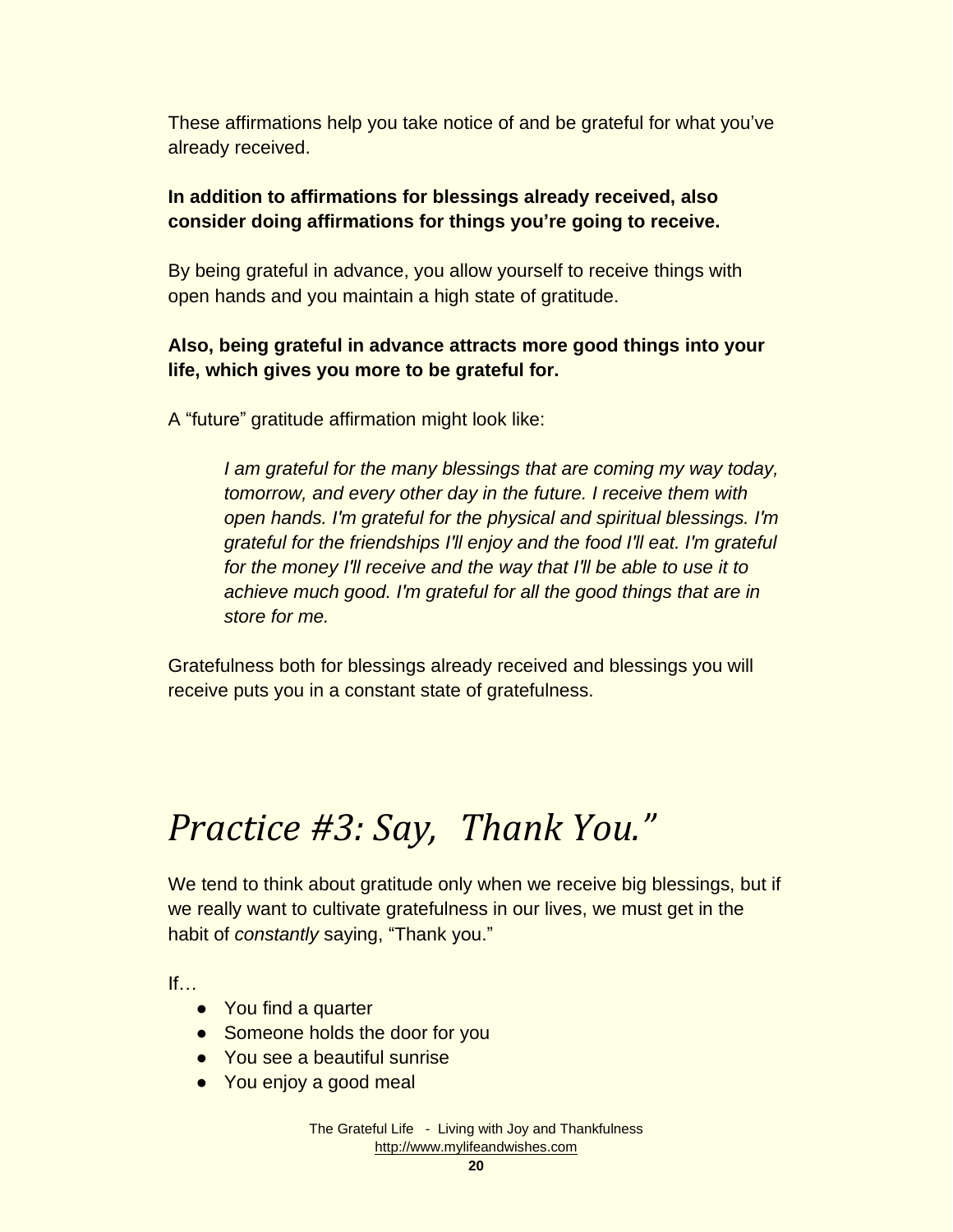- Someone gives you a hug
- You're just having a good day

...say, "Thank you."

**Anytime you receive anything good, no matter how small, make a concerted effort to say, "Thank you," to someone.** It may be another person, the universe, a higher power or even yourself. Say it, or think it. Just acknowledge it.

This will help you be constantly grateful.

Instead of only being grateful when you receive big blessings, you'll find yourself grateful for everything, which will improve your overall mood, which will then make you even more grateful.

### *Practice #4: Always Find Reasons to be Grateful*

In even the most challenging situations, you can almost always find something to be grateful for.

This doesn't mean that you ignore the situation and act like it isn't hard. It simply means that you look for the good in each situation.

#### **Whenever you're facing a challenge, ask yourself these questions:**

- What valuable lesson can I learn from this situation?
- What good thing can come out of this challenge?
- How can this difficulty actually make me a better person?
- In five years, how will I look back on this situation?

These questions can help you identify the good in each situation, including the most challenging ones.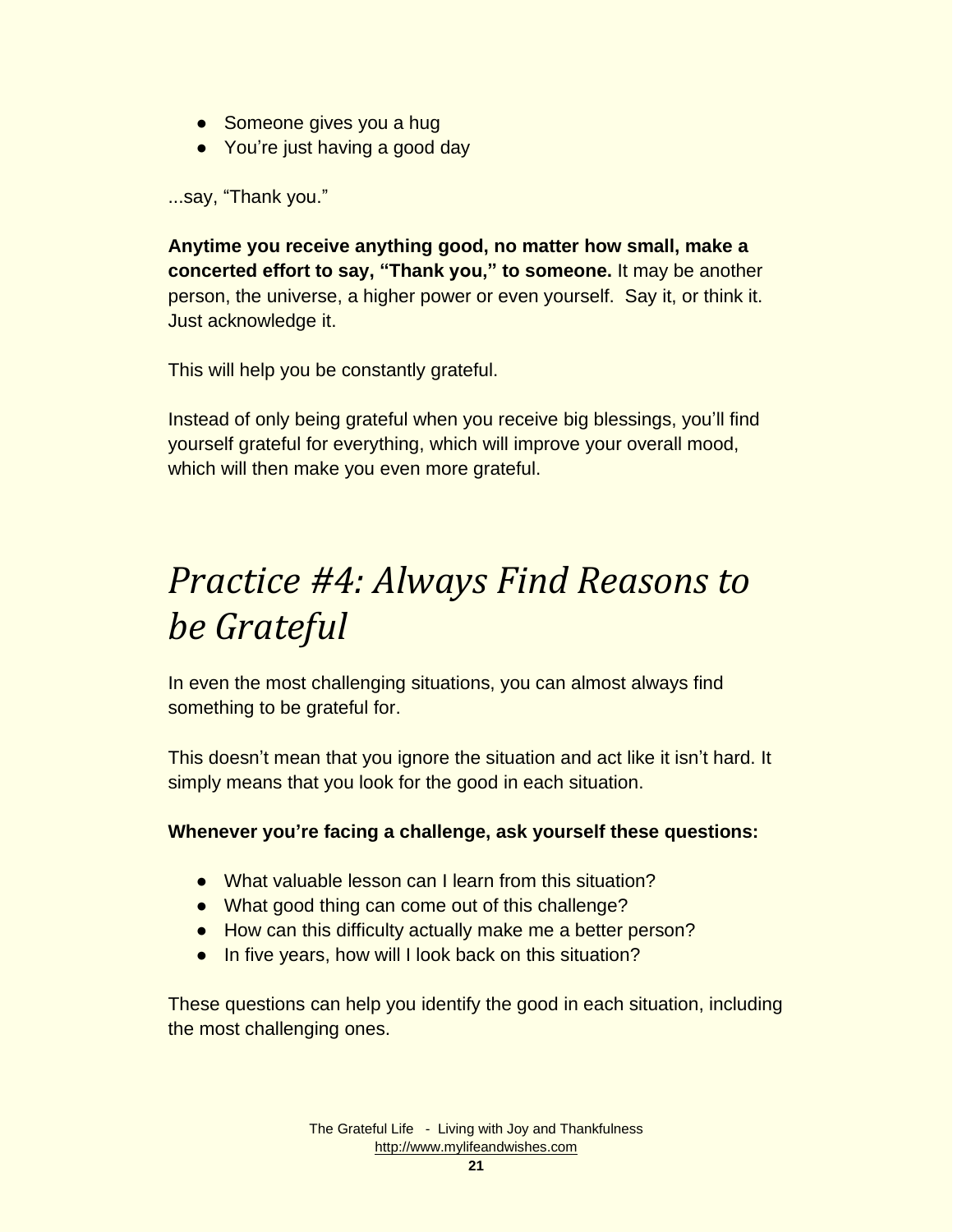**Once you've identified something good, be thankful for it.** Give thanks that it's making you a better, stronger, more compassionate, more thoughtful, more resilient person. Be grateful that it's stretching you to be your best possible self.

While being grateful doesn't necessarily make a bad situation good, **it helps you come through the situation a stronger person than ever before.** Gratefulness ensures that your best self always emerges from every situation.

### *Practice #5: Develop an Abundance Mindset*

An abundance mindset believes that we live in an abundant universe and that there is more than enough for everyone. A scarcity mindset believes that there's not enough to go around.

Those who live with a scarcity mindset feel like they need to horde resources, while those who live with an abundance mindset can gratefully give and receive, knowing there's enough for everyone.

The more you develop an abundance mindset, the more you'll be able to cultivate gratitude. You don't have to worry about having enough. You don't have to fear running out.

#### **You can simply receive all that the universe wants to give you with gratefulness.**

It's hard to be grateful when you're constantly living in fear that you'll run out. It's difficult to maintain a receptive, grateful mindset when you're worried that resources will soon be scarce.

If you want to grow in gratefulness, it's important to develop a mindset of abundance.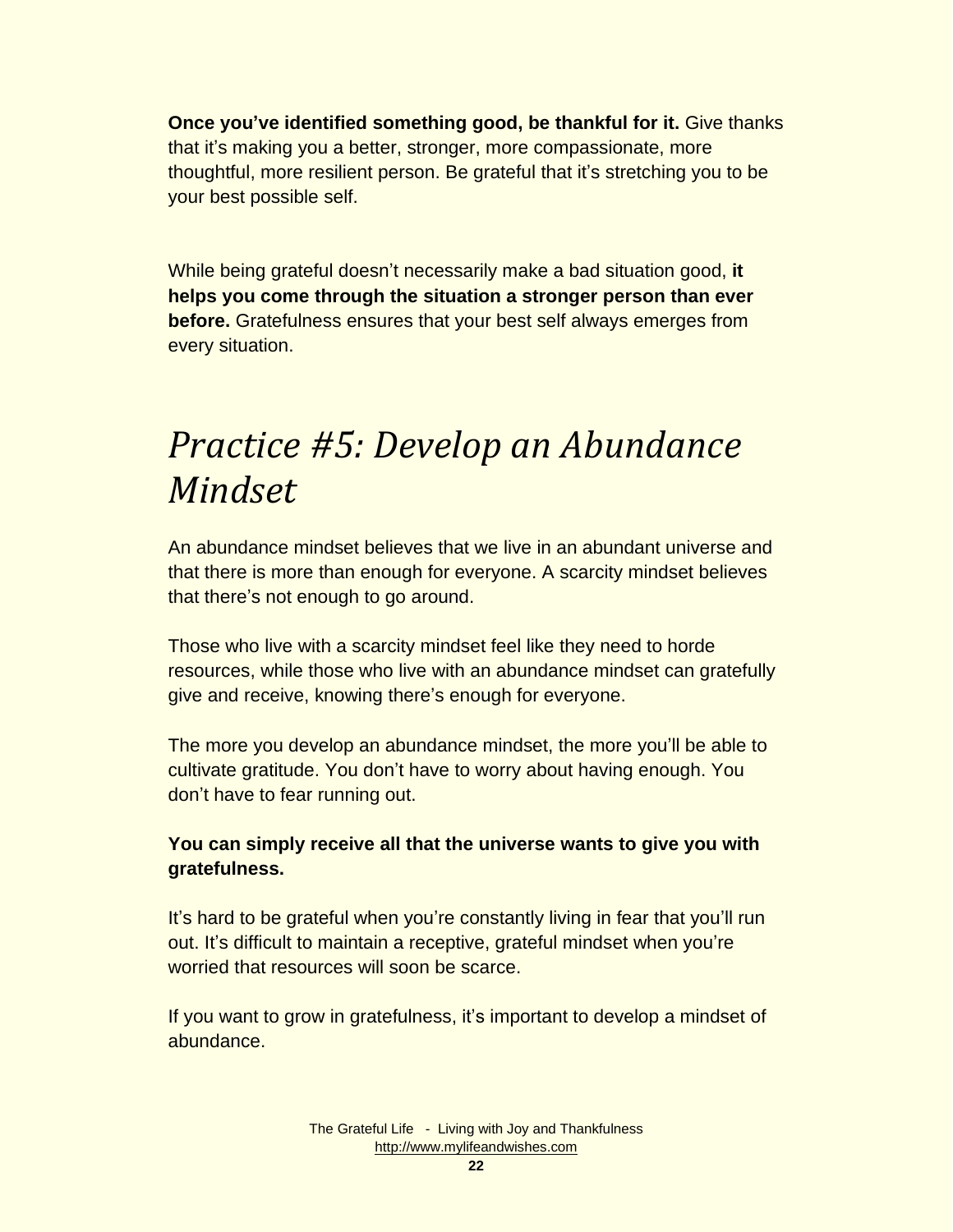### *Practice #6: Live in the Moment*

Living in the moment means being aware of each moment every day and expressing gratitude for everything that comes your way.

Remember that in each moment, everything is exactly as it should be. Be thankful during each moment.

#### **For example:**

- As you sit in traffic, express gratitude that you have time to sit and think.
- As you go throughout your workday, express gratefulness that you have a job.
- Before you eat dinner, give thanks for the meal you're about to enjoy.
- Before you go to sleep, give thanks for your bed and for the refreshing sleep you're about to experience.

Don't think about what you would rather be doing or where you would rather be. Rather, fill each moment with gratitude. Live in the moment and savor it.